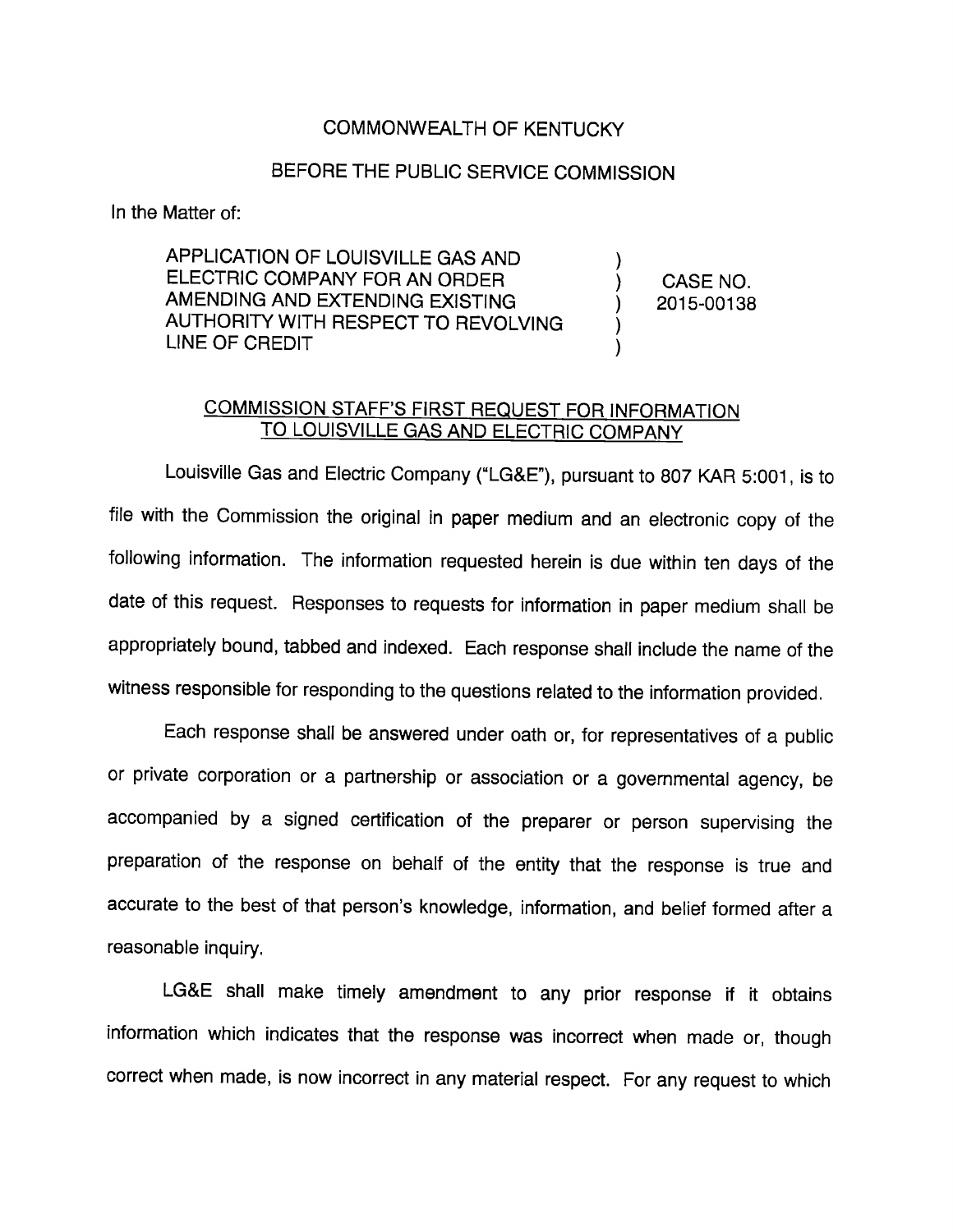LG&E fails or refuses to furnish all or part of the requested information, LG&E shall provide a written explanation of the specific grounds for its failure to completely and precisely respond.

Careful attention should be given to copied material to ensure that it is legible. When the requested information has been previously provided in this proceeding in the requested format, reference may be made to the specific location of that information in responding to this request. When applicable, the requested information shall be separately provided for total company operations and jurisdictional operations. When filing a document containing personal information, LG&E shall, in accordance with 807 KAR 5:001, Section 4(10), encrypt or redact the document so that personal information cannot be read.

1. Refer to LG&E's application in the instant case, page 2, paragraph 4, and the applications in Case Nos. 2012-00410,<sup>1</sup> 2013-00239,<sup>2</sup> and 2014-00089,<sup>3</sup> which all state that "credit facilities would no longer be available on terms as favorable. . ." in part due to Basel III. Those previous applications further state that "not only are revolving lines of credit likely to be less readily available, but the current historically low commitment fees and interest spreads on actual borrowings are likely to be higher in the future."

<sup>&</sup>lt;sup>1</sup> Case No. 2012-00410, Application of Louisville Gas and Electric Company for an Order Amending and Extending Existing Authority with Respect to Revolving Line of Credit (Ky. PSC Nov. 2, 2012).

 $2^$  Case No. 2013-00239, Application of Louisville Gas and Electric Company for an Order Amending and Extending Existing Authority with Respect to Revolving Line of Credit (Ky. PSC Aug. 7, 2013).

<sup>&</sup>lt;sup>3</sup> Case No. 2014-00089, Application of Louisville Gas and Electric Company for an Order Authorizing the Issuance of Securities and the Assumption of Obligations (Ky. PSC June 16, 2014).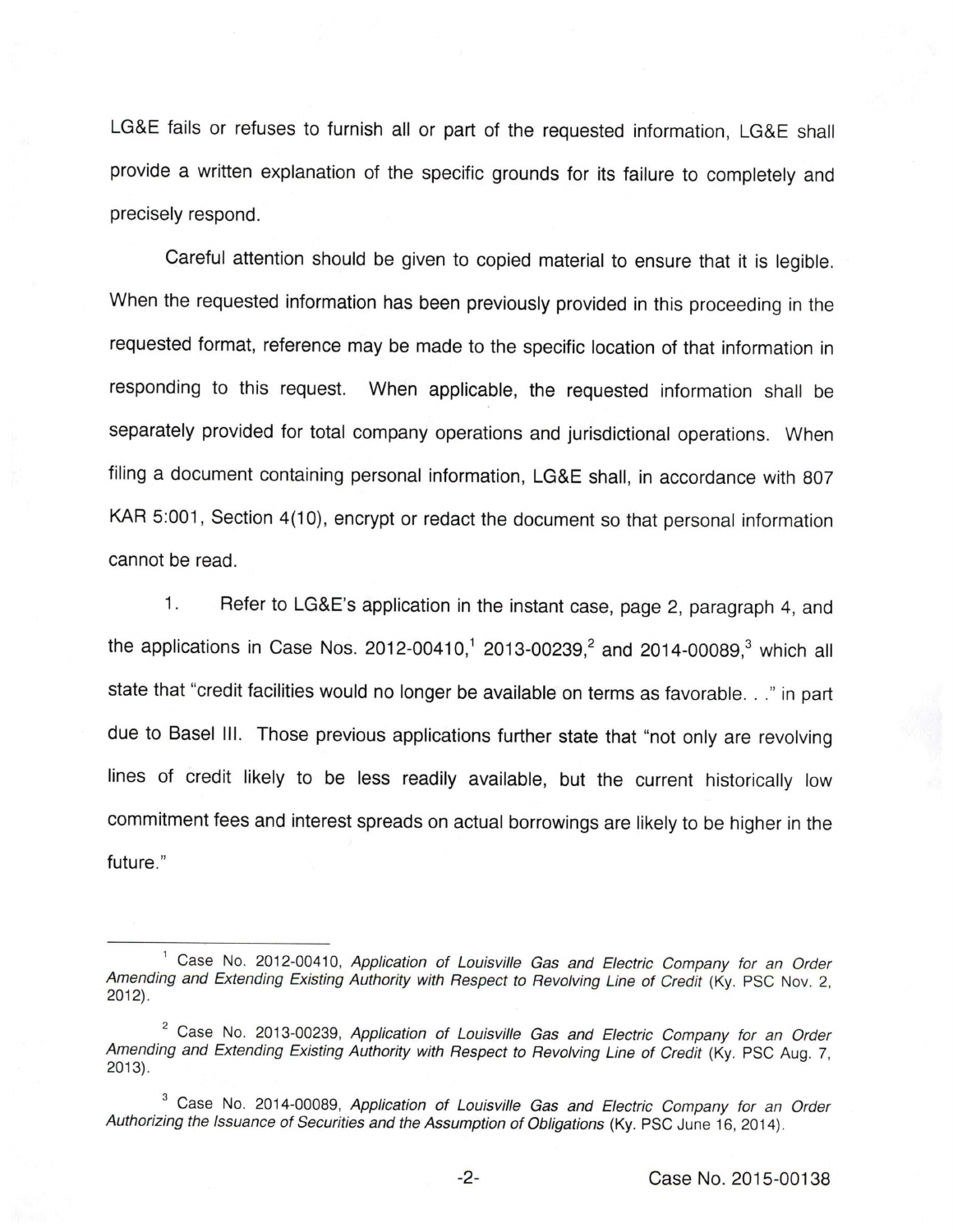a. According to paragraph 4 of the application in the instant case, Basel III began to be phased in starting in 2013. On page 7 of the application in Case No. 2014-00089, LG&E stated that the market had not yet exhibited signs of this phasein. State whether there have been any indications or signs that the market is reacting to the Basel III phase-in with commitment fees and interest spreads. If so, provide a discussion of the effects. Also, provide a table showing the change in commitment fees and interest spreads for each of the previous cases cited herein.

b. State whether LG&E has experienced less readily available credit during the period of time represented by the previously cited financing applications. If so, explain the effects on LG&E's financing arrangements.

Jeff Derbuen Excoutive Director Public Service Commission P.O. Box 615 Frankfort, KY 40602

 $DATAZ$  6 2015

cc: Parties of Record